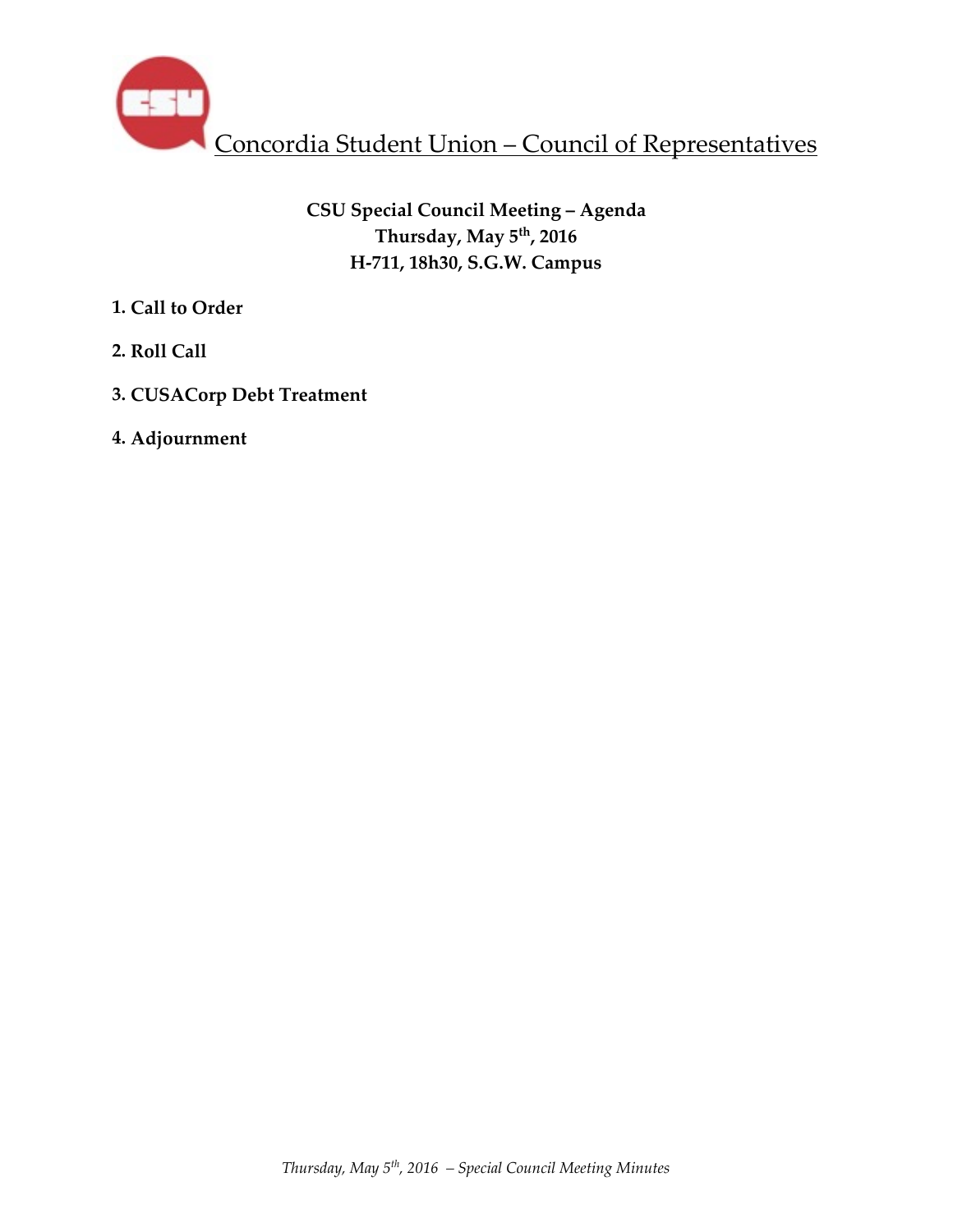

# **CSU Special Council Meeting – Minutes Thursday, May 5th, 2016 H-711, 18h30, S.G.W. Campus**

## **1. CALL TO ORDER**

Meeting is called to order at 18h57.

We would like to acknowledge that Concordia university is on the traditional territory of the Kanien'keha:ka (Ga-niyen-gé-haa-ga), a place which has long served as a site of meeting and exchange *amongst nations. Concordia recognizes, and respects the Kanien'keha:ka (Ga-niyen-gé-haa-ga)* as the *traditional custodians of the lands and waters on which we meet today.* 

## **2. ROLL CALL**

Council Chairperson: *Mat Forget* Council Minute Keeper: *Caitlin Robinson*

Executives present for the duration of the meeting consisted of *Gabrielle Caron* (Sustainability Coordinator), Lori Dimaria (Clubs & Internal Affairs Coordinator), Adrian Longinotti (Finance Coordinator), *Marion Miller* (Academic & Advocacy Coordinator), *John Talbot* (Student Life Coordinator), *Gabriel Velasco* (External Affairs & Mobilization Coordinator), *Terry Wilkings* (General Coordinator) and *Chloë Williams* (Loyola Coordinator). 

Councillors present for the duration of the meeting consisted of *Rachel Gauthier* (JMSB), *Jana Ghalayini* (ENCS), *Charles Gonsalves* (Arts & Science), *Marcus Peters* (Arts & Science), *Sanaz Hassan Pour* (Fine Arts), Lucinda Marshall-Kiparissis (Arts & Science), Armani Martel (Arts & Science), Michael Wrobel (Arts & Science) and *Rami Yahia* (ENCS). 

Councillors absent for the duration of the meeting consisted of *Sami Beydoun* (ENCS), *Jenna Cocullo* (Arts & Science), *Hayley Currier* (Arts & Science), *Hassan Jabri*  (ENCS), *Aloyse Muller* (Arts & Science), *Geneviève Nadeau-Bonin* (Arts & Science), *Jason Poirier-Lavoie* (Arts & Science), *Antoine Rail* (Fine Arts), *Fadi Saijari* (JMSB) and *Leyla Sutherland* (Fine Arts).

## **3. CUSACORP DEBT TREATMENT**

#### **Terry Wilkings**:

BE IT RESOLVED THAT the CSU approves that the debt owed by CUSACorp to the CSU be cancelled as of May 31, 2016.

Seconded by Armani Martel.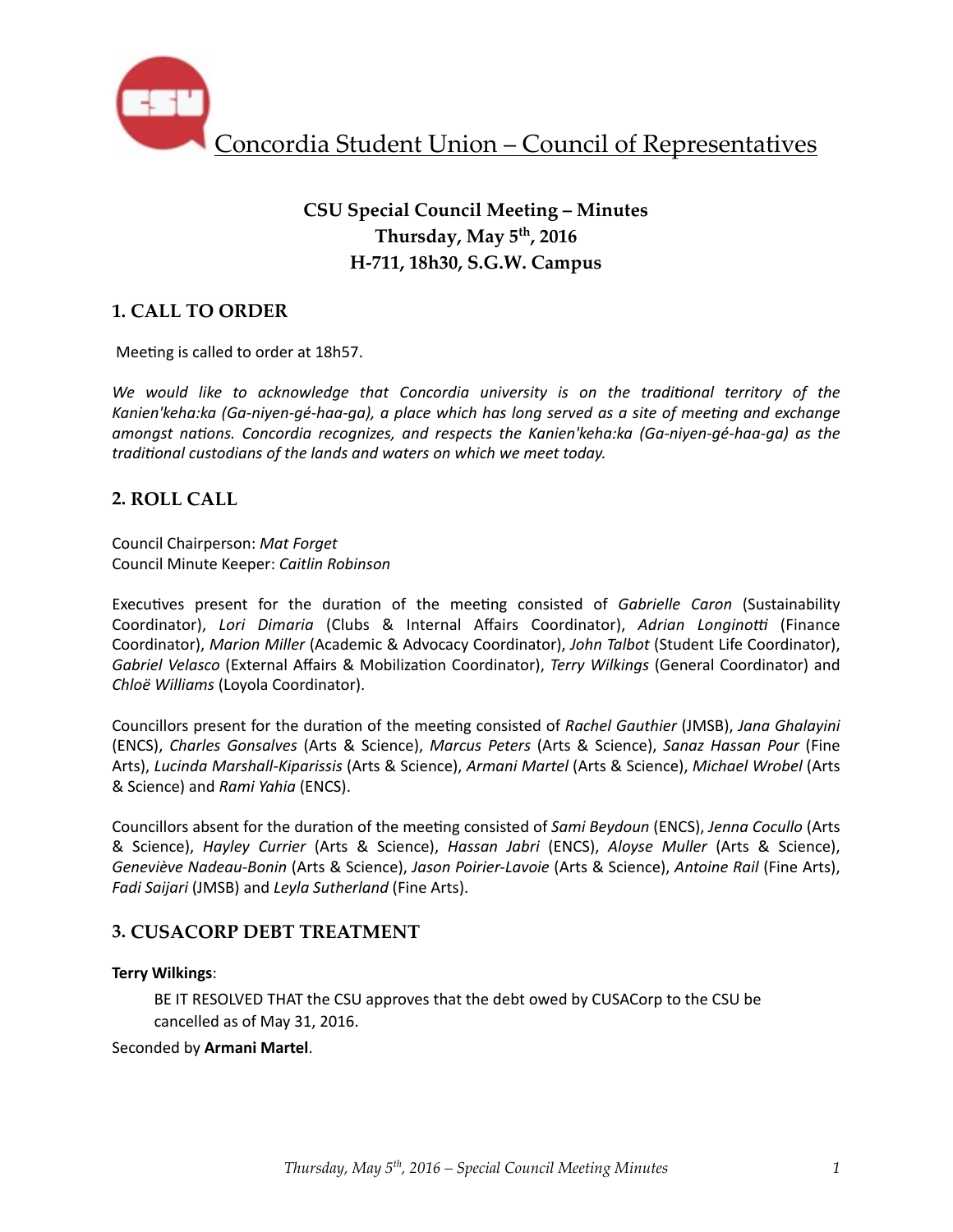

**Terry Wilkings:** We just sent out directly the Deloitte opinion that we received in the documents. They are our auditors and those of CUSACorp as well. Our primary concern was the unintended tax consequences as a result of this debt forgiveness both for the CSU and CUSACorp and I went about including from the opinion in the information note that, with respect to tax consequence, "since it is *expected that the debt will not be repaid [by CUSACorp to the CSU] and that the tax consequences are not material, the debt cancellation is an option to consider."* I do not think that Deloitte would be encouraging us to engage in a debt cancellation, however, the use of saying that there is no material impact, since material is a strong word in the accounting sphere, means that there is no detrimental impact as a result of the debt cancellation. All of us can appreciate the need for Reggies to start fresh especially since we adopted a plan of continuance for the private corporation to transform into a solidarity cooperative. This is a way to ensure that, given Reggies' adequate financial performance up until now, we want to continue on that path and not burden the new solidarity cooperative with debt accrued by CUSACorp when it was being previously mismanaged. On the second page of the opinion you see that the quantified dollar amount in terms of taxes and as we have mentioned, the tax implications are nil for the CSU, and for CUSACorp they are negligible. What we mean by this is that it will cost \$3 532. 

#### **VOTE**

In favour : 9 Opposed: 0 Abstentions: 0

#### *Motion carries.*

**Terry Wilkings**: I just want to thank everyone who came out to this meeting as it was procedurally required of us. Tomorrow at 12h00, myself, Lori and Adrian will be meting with CDR to finalize the paperwork to submit to the Ministry so that as of June  $1<sup>st</sup>$ , 2016 CUSACorp will no longer exist and the solidarity cooperative can begin its operations therefrom.

## **4. ADJOURNMENT**

**Marcus Peters** moves to adjourn. Seconded by **Sanaz Hassan Pour**. 

**VOTE** In favour : 8 Opposed: 0 Abstentions: 0

*Motion carries.* 

*Meeting is adjourned at 19h15.*